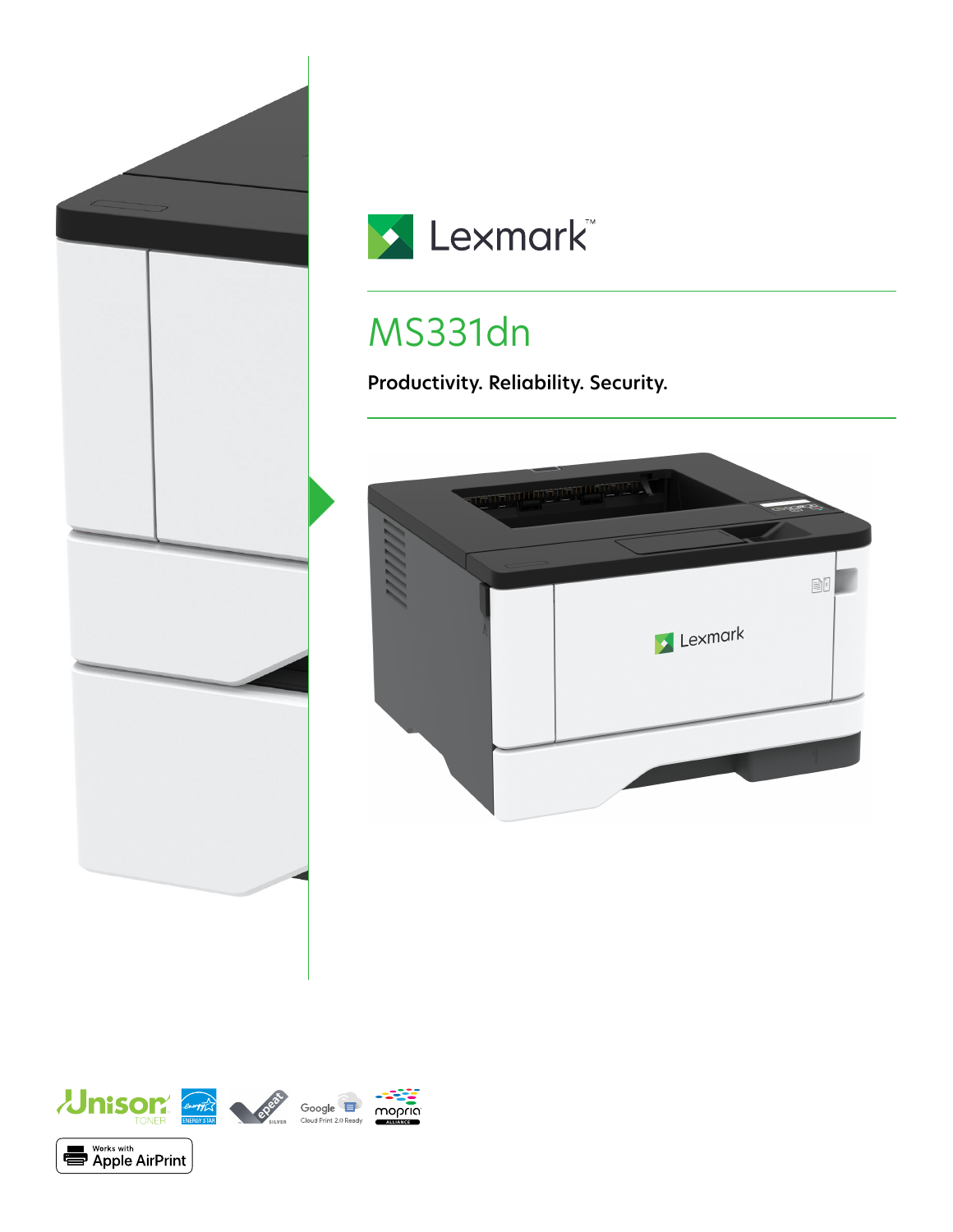#### MS331dn

Light, compact, and fast, the MS331dn supports output up to 40 pages per minute\* and the option of adding a 550-sheet paper tray and available High Yield Unison™ toner printing up to 15,000 pages\*\*. Get your first page as fast as 6.2 seconds, plus Lexmark fullspectrum security to help protect sensitive information.

#### **Speedy, compact printing**

- Get monochrome output at up to 40 pages per minute\*, with a first page as fast as 6.2 seconds.
- Tackle your printing workload with the power of a 1-GHz dual-core processor and 256 MB of memory.
- Compact dimensions of 8.7 inches high x 14.5 inches wide x 14.3 inches deep (222 mm high x 368 mm wide x 363 mm deep) helps it fit almost anywhere.

#### **Connect and control**

- Connect via Ethernet or USB.
- ▶ Two-line display lets you configure, interact with, and monitor vital system information.

## **Sustained output, enduring quality**

- Available High Yield Unison™ toner provides up to 15,000 pages\*\* of output for more printing and less downtime.
- Optional paper tray increases total input capacity to 900 sheets to support longer print runs and enhanced media flexibility.

 Steel frame and lifetime imaging components mean long life and minimal maintenance.

### **Robust, built-in security**

- Lexmark's full-spectrum security architecture helps keep your information safe—in the document, on the device, over the network, and everywhere in between.
- A range of embedded features harden the device against attacks.
- Standard Confidential Print feature helps ensure output security via simple PIN.

#### **Save paper, save energy**

- Automatic two-sided printing is standard.
- ▶ Built-in energy-saving modes help support ratings of EPEAT<sup>®</sup> Silver and ENERGY STAR® certified.
- ▶ The Lexmark Cartridge Collection Program (LCCP) and Lexmark Equipment Collection Program (LECP) minimize waste and support recycling (availability varies by country).

Print speeds measured in accordance with ISO/IEC 24734 (ESAT). For more information see: www.lexmark.com/ISOspeeds. \* \*\*

Average continuous mono declared yield in one-sided (simplex) mode up to this number of pages in accordance with ISO/IEC 19752. Actual yield will vary considerably based upon many factors. See www.lexmark.com/yields for more information.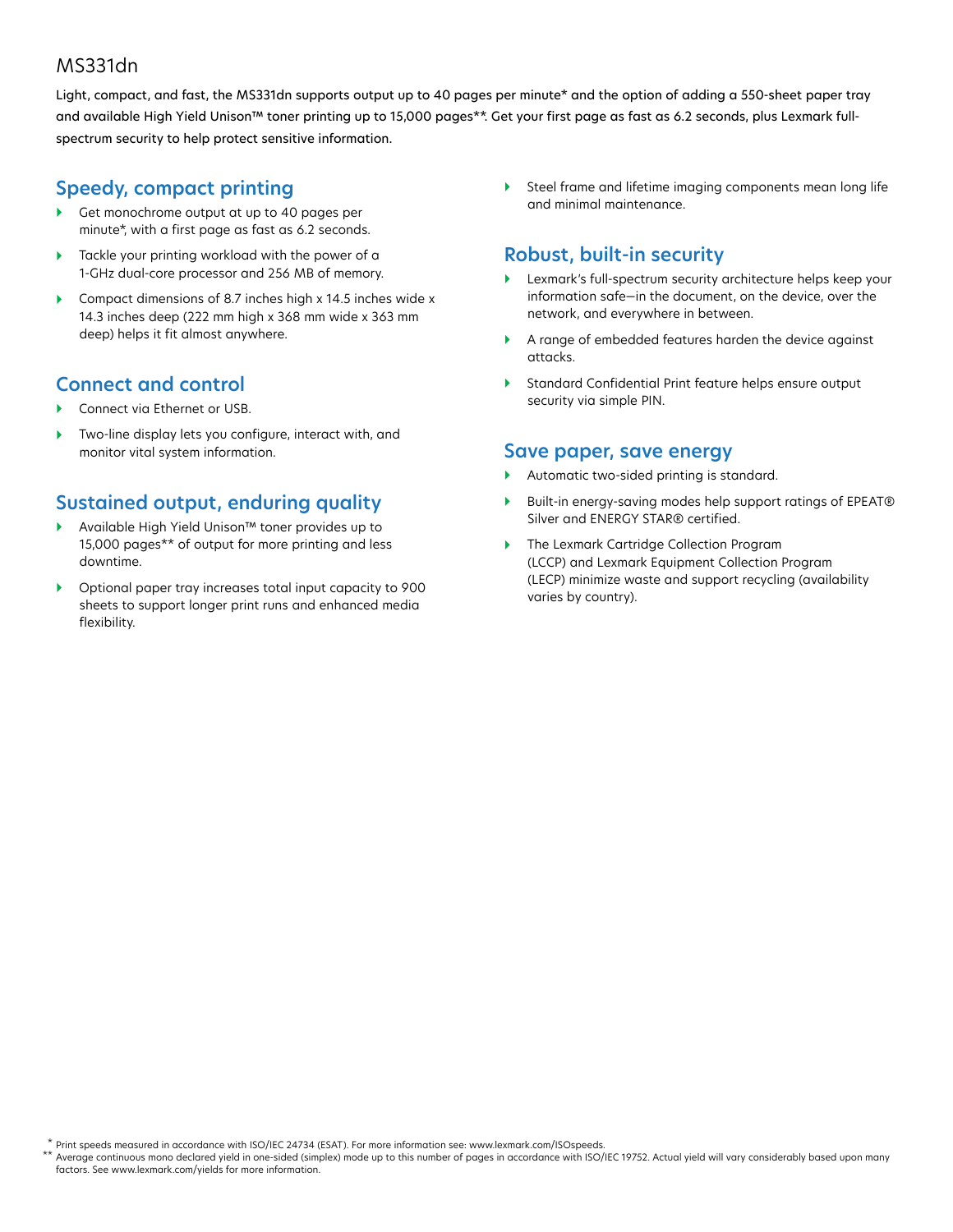

- 1 Printer with 2-line display 8.7 x 14.5 x 14.3 in. 222 x 368 x 363 mm
- 2 100-Sheet multipurpose feeder Dimensions included as part of base model

3 250-Sheet tray Dimensions included as part of base model





Supports one optional 550-sheet tray.<br>All measurements are shown as height x width x depth. For more information about supported configurations, refer to the Printer, Option and Stand Compatibility Guide at<br>http://www.lexm